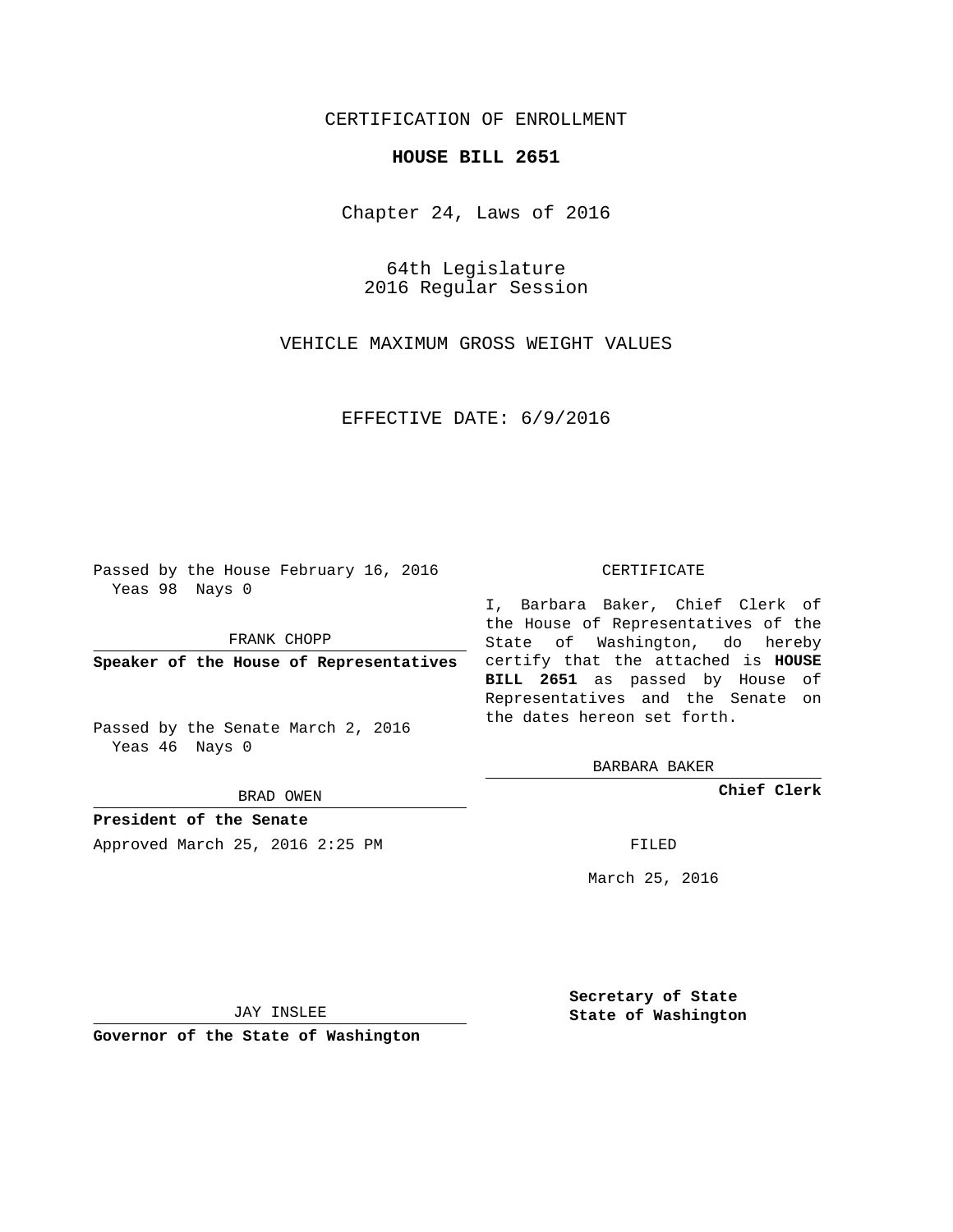## **HOUSE BILL 2651**

Passed Legislature - 2016 Regular Session

**State of Washington 64th Legislature 2016 Regular Session**

**By** Representatives Rossetti and Orcutt; by request of Department of Transportation

Read first time 01/18/16. Referred to Committee on Transportation.

1 AN ACT Relating to vehicle maximum gross weight values; and 2 amending RCW 46.44.041.

3 BE IT ENACTED BY THE LEGISLATURE OF THE STATE OF WASHINGTON:

4 **Sec. 1.** RCW 46.44.041 and 1997 c 198 s 1 are each amended to 5 read as follows:

 No vehicle or combination of vehicles shall operate upon the public highways of this state with a gross load on any single axle in excess of twenty thousand pounds, or upon any group of axles in excess of that set forth in the following table, except that two consecutive sets of tandem axles may carry a gross load of thirty- four thousand pounds each, if the overall distance between the first and last axles of such consecutive sets of tandem axles is thirty-six 13 feet or more.

 The following table is based on the following formula: W = 500((LN/N-1)+12N+36). W is the maximum weight in pounds (to the nearest 500 pounds) carried on any group of two (2) or more 17 consecutive axles. L is the distance in feet between the extremes of any group of two (2) or more consecutive axles. N is the number of axles under consideration.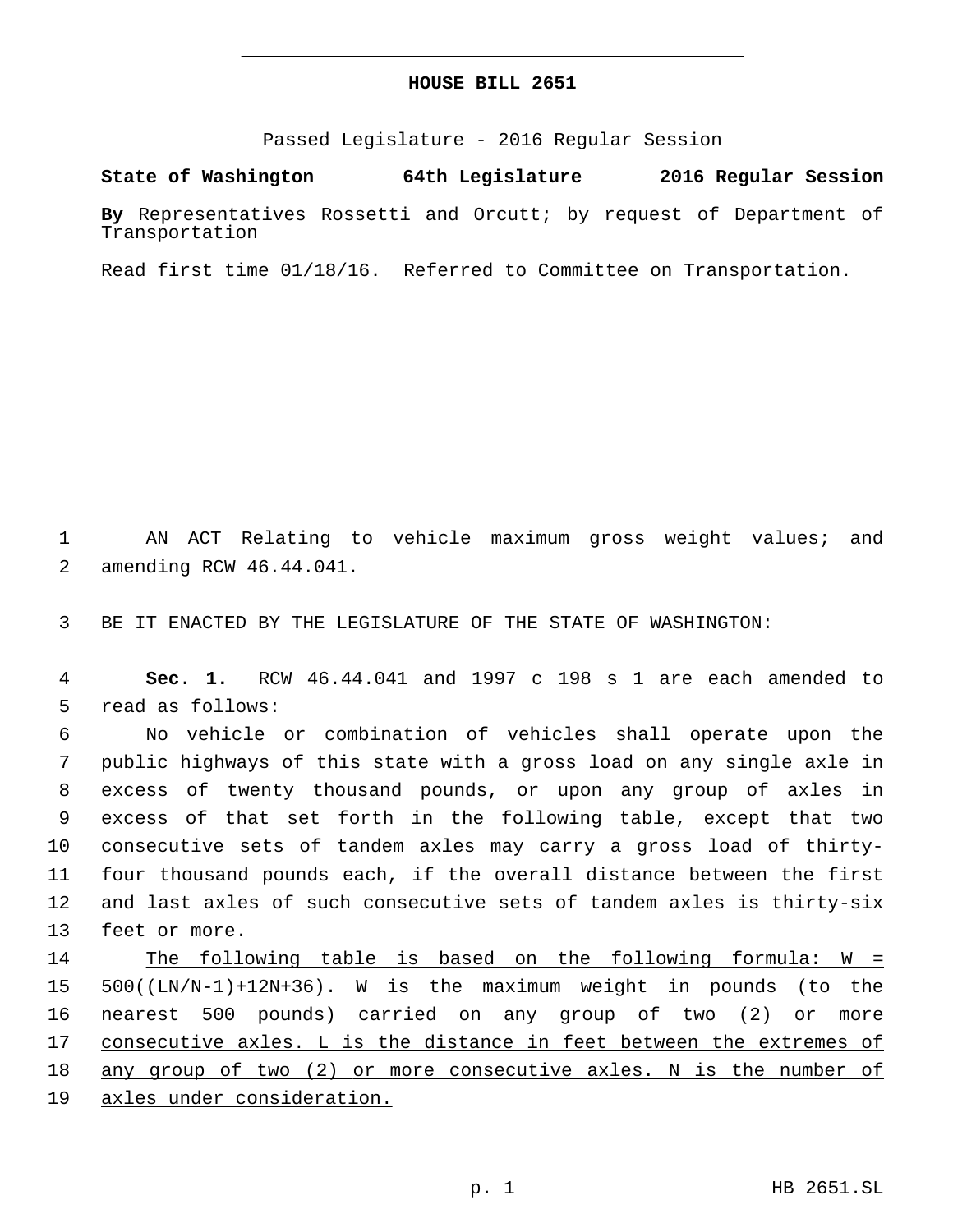| $1\,$          | Maximum load in pounds carried |                |               |                   |                                            |            |                      |             |       |  |
|----------------|--------------------------------|----------------|---------------|-------------------|--------------------------------------------|------------|----------------------|-------------|-------|--|
| 2              | on any group of 2 or more      |                |               |                   |                                            |            |                      |             |       |  |
| 3              |                                |                |               | consecutive axles |                                            |            |                      |             |       |  |
| $\overline{4}$ | Distance in feet               |                |               |                   |                                            |            |                      |             |       |  |
| 5              | between the                    |                |               |                   |                                            |            |                      |             |       |  |
| 6              | extremes of any                |                |               |                   |                                            |            |                      |             |       |  |
| 7              | group of 2 or                  |                |               |                   |                                            |            |                      |             |       |  |
| 8              | more                           |                |               |                   |                                            |            |                      |             |       |  |
| 9              | consecutive                    | $\overline{c}$ | 3             | $\overline{4}$    | 5                                          | $\sqrt{6}$ | $\boldsymbol{7}$     | $\,$ 8 $\,$ | 9     |  |
| 10             | axles                          | axles          | axles         | axles             | axles                                      | axles      | axles                | axles       | axles |  |
| 11             |                                |                |               |                   |                                            |            |                      |             |       |  |
| 12             | $\overline{4}$                 | 34,000         |               |                   |                                            |            |                      |             |       |  |
| 13             | 5                              | 34,000         |               |                   |                                            |            |                      |             |       |  |
| 14             | 6                              | 34,000         |               |                   |                                            |            |                      |             |       |  |
| 15             | $\overline{7}$                 | 34,000         |               |                   |                                            |            |                      |             |       |  |
| 16             | 8 & less                       |                | 34,000 34,000 |                   |                                            |            |                      |             |       |  |
| 17             | more than 8 38,000 42,000      |                |               |                   |                                            |            |                      |             |       |  |
| 18             | $\overline{9}$                 |                | 39,000 42,500 |                   |                                            |            |                      |             |       |  |
| 19             | 10                             |                | 40,000 43,500 |                   |                                            |            |                      |             |       |  |
| 20             | 11                             |                |               | 44,000 49,000     |                                            |            |                      |             |       |  |
| 21             | 12                             |                |               | 45,000 50,000     |                                            |            |                      |             |       |  |
| 22             | 13                             |                |               | 45,500 50,500     |                                            |            |                      |             |       |  |
| 23             | 14                             |                |               |                   | 46,500 51,500 56,500                       |            |                      |             |       |  |
| 24             | 15                             |                |               |                   | 47,000 52,000 57,000                       |            |                      |             |       |  |
| 25             | $16\,$                         |                |               |                   | 48,000 52,500 58,000                       |            |                      |             |       |  |
| 26             | 17                             |                |               |                   | 48,500 53,500 58,500                       |            |                      |             |       |  |
| 27             | 18                             |                |               |                   | 49,500 54,000 59,000                       | 64,500     |                      |             |       |  |
| 28             | 19                             |                |               |                   | $50,\!000$ $\,$ $54,\!500$ $\,$ $60,\!000$ | 65,000     |                      |             |       |  |
| 29             | 20                             |                |               |                   | 51,000 55,500 60,500                       | 66,000     |                      |             |       |  |
| 30             | 21                             |                |               |                   | 51,500 56,000 61,000                       |            | 66,500 72,000        |             |       |  |
| 31             | 22                             |                |               |                   | 52,500 56,500 61,500                       |            | 67,000 72,500        |             |       |  |
| 32             | 23                             |                |               |                   | 53,000 57,500 62,500                       |            | 68,000 73,000        |             |       |  |
| 33             | 24                             |                |               |                   | 54,000 58,000 63,000                       |            | 68,500 74,000        |             |       |  |
| 34             | 25                             |                |               |                   | 54,500 58,500 63,500                       |            | 69,000 74,500 80,000 |             |       |  |
| 35             | 26                             |                |               |                   | 55,500 59,500 64,000                       |            | 69,500 75,000 80,500 |             |       |  |
| 36             | $27\,$                         |                |               |                   |                                            |            | 70,000 75,500 81,000 |             |       |  |
|                |                                |                |               |                   | 56,000 60,000 65,000                       |            |                      |             |       |  |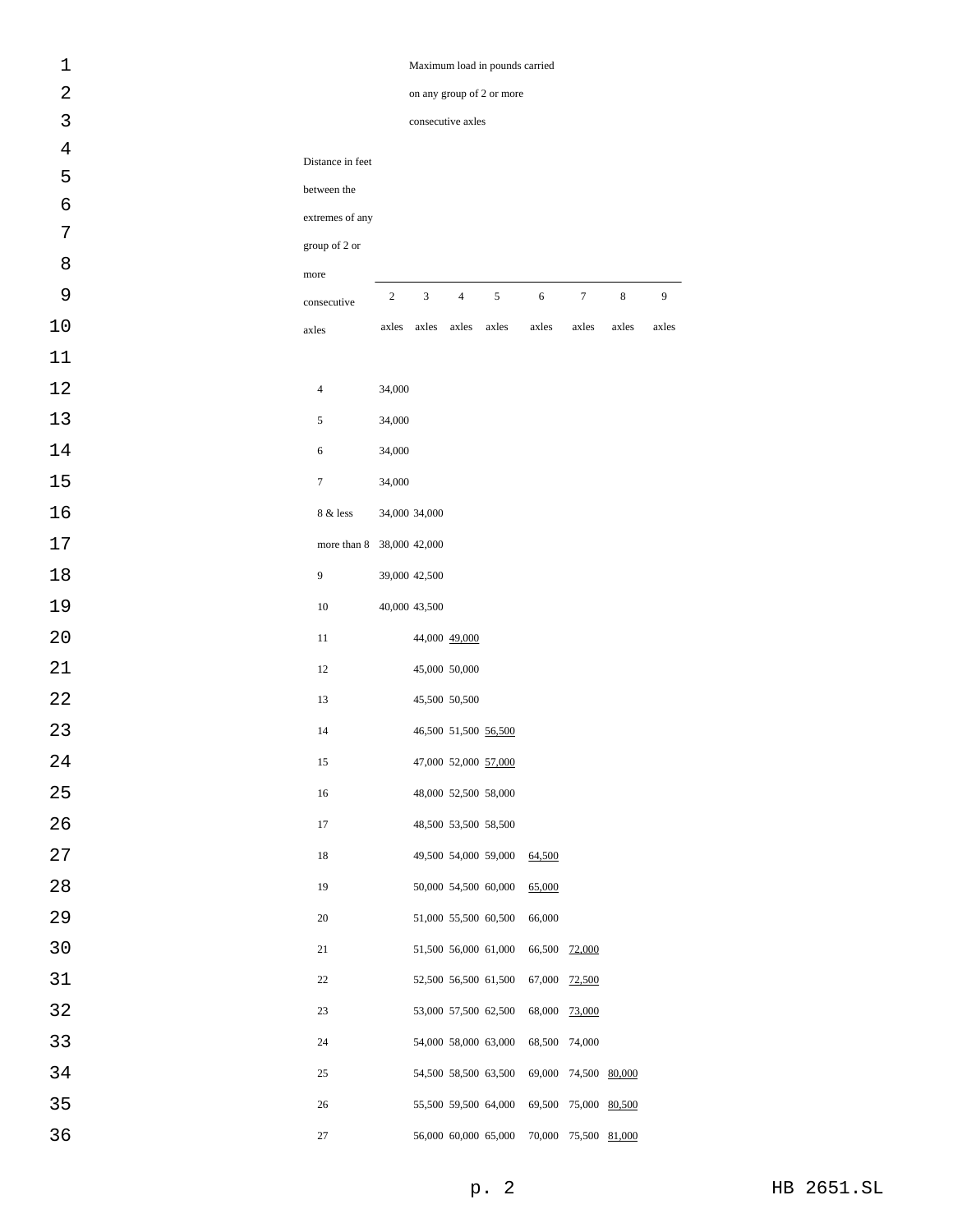| 1              | 28 | 57,000 60,500 65,500 |                                            |        | 71,000 76,500 82,000 |                               | 87,500 |
|----------------|----|----------------------|--------------------------------------------|--------|----------------------|-------------------------------|--------|
| 2              | 29 | 57,500 61,500 66,000 |                                            | 71,500 | 77,000 82,500        |                               | 88,000 |
| 3              | 30 | 58,500 62,000 66,500 |                                            | 72,000 | 77,500 83,000        |                               | 88,500 |
| $\overline{4}$ | 31 | 59,000 62,500 67,500 |                                            | 72,500 | 78,000 83,500        |                               | 89,000 |
| 5              | 32 | 60,000 63,500 68,000 |                                            | 73,000 | 78,500 84,500        |                               | 90,000 |
| 6              | 33 | 64,000 68,500        |                                            | 74,000 | 79,000 85,000        |                               | 90,500 |
| 7              | 34 | 64,500 69,000        |                                            | 74,500 | 80,000 85,500        |                               | 91,000 |
| 8              | 35 | 65,500 70,000        |                                            | 75,000 | 80,500 86,000        |                               | 91,500 |
| 9              | 36 | 66,000 70,500        |                                            | 75,500 | 81,000 86,500        |                               | 92,000 |
| 10             | 37 | 66,500 71,000        |                                            |        | 76,000 81,500 87,000 |                               | 93,000 |
| 11             | 38 | 67,500 71,500        |                                            | 77,000 | 82,000 87,500        |                               | 93,500 |
| 12             | 39 | 68,000 72,500        |                                            | 77,500 | 82,500 88,500        |                               | 94,000 |
| 13             | 40 | 68,500 73,000        |                                            | 78,000 | 83,500 89,000        |                               | 94,500 |
| 14             | 41 | 69,500 73,500        |                                            | 78,500 | 84,000 89,500        |                               | 95,000 |
| 15             | 42 | 70,000 74,000        |                                            | 79,000 | 84,500 90,000        |                               | 95,500 |
| 16             | 43 | 70,500 75,000        |                                            | 80,000 | 85,000 90,500        |                               | 96,000 |
| 17             | 44 | 71,500 75,500        |                                            | 80,500 | 85,500 91,000        |                               | 96,500 |
| 18             | 45 | 72,000 76,000        |                                            | 81,000 | 86,000 91,500        |                               | 97,500 |
| 19             | 46 | 72,500 76,500        |                                            | 81,500 | 87,000 92,500        |                               | 98,000 |
| 20             | 47 | 73,500 77,500        |                                            | 82,000 | 87,500 93,000        |                               | 98,500 |
| 21             | 48 | 74,000 78,000        |                                            | 83,000 | 88,000 93,500        |                               | 99,000 |
| 22             | 49 | 74,500 78,500        |                                            |        | 83,500 88,500 94,000 |                               | 99,500 |
| 23             | 50 |                      | 75,500 79,000 84,000 89,000 94,500 100,000 |        |                      |                               |        |
| 24             | 51 | 76,000 80,000        |                                            |        |                      | 84,500 89,500 95,000 100,500  |        |
| 25             | 52 | 76,500 80,500        |                                            |        |                      | 85,000 90,500 95,500 101,000  |        |
| 26             | 53 | 77,500 81,000        |                                            |        |                      | 86,000 91,000 96,500 102,000  |        |
| 27             | 54 | 78,000 81,500        |                                            |        |                      | 86,500 91,500 97,000 102,500  |        |
| 28             | 55 | 78,500 82,500        |                                            |        |                      | 87,000 92,000 97,500 103,000  |        |
| 29             | 56 | 79,500 83,000        |                                            |        |                      | 87,500 92,500 98,000 103,500  |        |
| 30             | 57 | 80,000 83,500        |                                            |        |                      | 88,000 93,000 98,500 104,000  |        |
| 31             | 58 |                      | 84,000                                     |        |                      | 89,000 94,000 99,000 104,500  |        |
| 32             | 59 |                      | 85,000                                     |        |                      | 89,500 94,500 99,500 105,500  |        |
| 33             | 60 |                      | 85,500                                     |        |                      | 90,000 95,000 100,500 105,500 |        |
| 34             | 61 |                      | 86,000                                     |        |                      | 90,500 95,500 101,000 105,500 |        |
| 35             | 62 |                      | 86,500                                     |        |                      | 91,000 96,000 101,500 105,500 |        |
| 36             | 63 |                      | 87,500                                     |        |                      | 92,000 96,500 102,000 105,500 |        |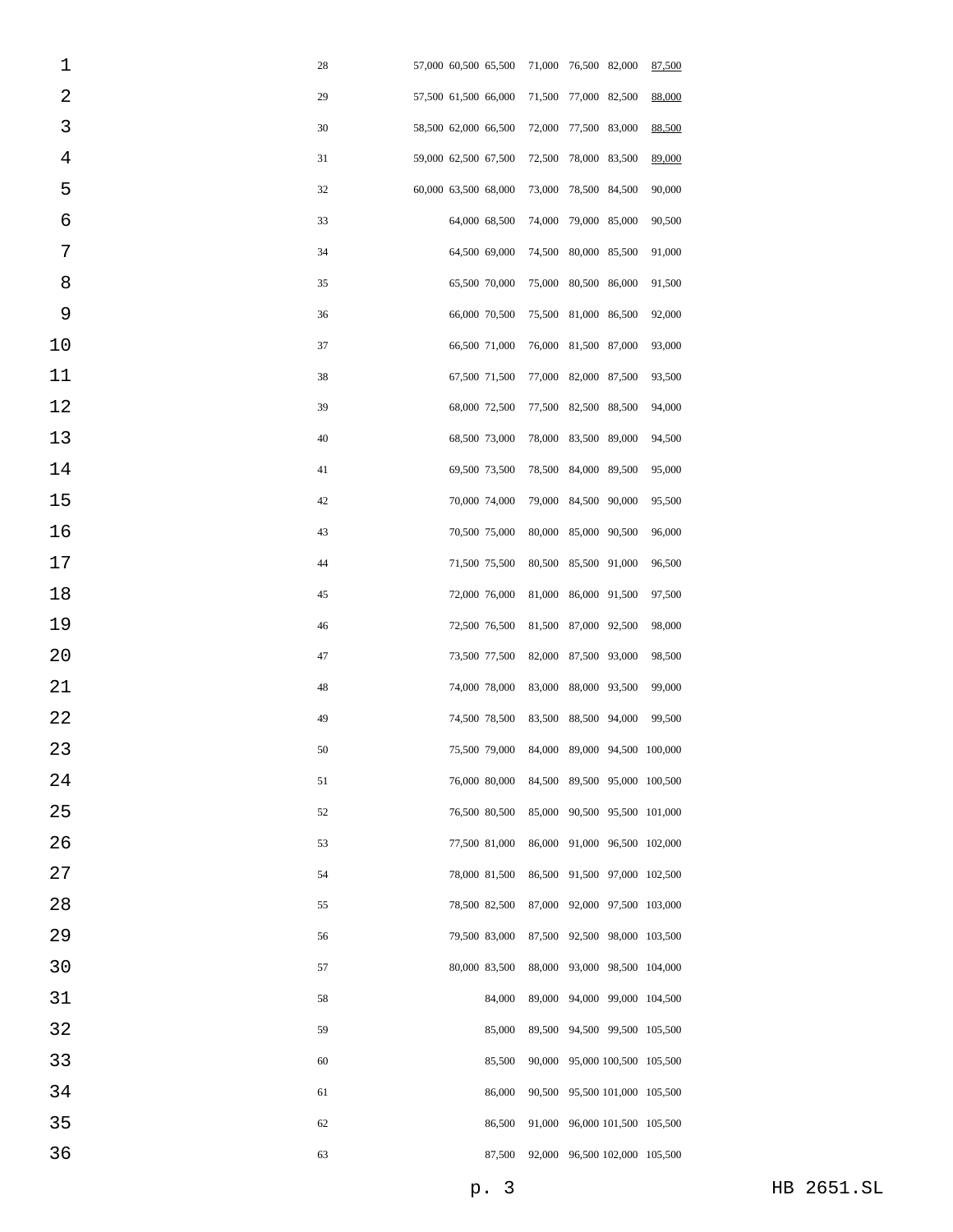| 1  | 64         | 88,000 | 92,500 97,500 102,500 105,500           |  |
|----|------------|--------|-----------------------------------------|--|
| 2  | 65         | 88,500 | 93,000 98,000 103,000 105,500           |  |
| 3  | 66         | 89,000 | 93,500 98,500 103,500 105,500           |  |
| 4  | 67         | 90,000 | 94,000 99,000 104,500 105,500           |  |
| 5  | 68         | 90,500 | 95,000 99,500 105,000 105,500           |  |
| 6  | 69         | 91,000 | 95,500 100,000 105,500 105,500          |  |
| 7  | 70         | 91,500 | 96,000 101,000 105,500 105,500          |  |
| 8  | 71         | 92,500 | 96,500 101,500 105,500 105,500          |  |
| 9  | 72         | 93,000 | 97,000 102,000 105,500 105,500          |  |
| 10 | 73         | 93,500 | 98,000 102,500 105,500 105,500          |  |
| 11 | 74         | 94,000 | 98,500 103,000 105,500 105,500          |  |
| 12 | 75         | 95,000 | 99,000 103,500 105,500 105,500          |  |
| 13 | 76         | 95,500 | 99,500 104,500 105,500 105,500          |  |
| 14 | 77         |        | 96,000 100,000 105,000 105,500 105,500  |  |
| 15 | 78         |        | 96,500 101,000 105,500 105,500 105,500  |  |
| 16 | 79         |        | 97,500 101,500 105,500 105,500 105,500  |  |
| 17 | 80         |        | 98,000 102,000 105,500 105,500 105,500  |  |
| 18 | 81         |        | 98,500 102,500 105,500 105,500 105,500  |  |
| 19 | 82         |        | 99,000 103,000 105,500 105,500 105,500  |  |
| 20 | 83         |        | 100,000 104,000 105,500 105,500 105,500 |  |
| 21 | 84         |        | 104,500 105,500 105,500 105,500         |  |
| 22 | 85         |        | 105,000 105,500 105,500 105,500         |  |
| 23 | 86 or more |        | 105,500 105,500 105,500 105,500         |  |
|    |            |        |                                         |  |

 When inches are involved: Under six inches take lower, six inches or over take higher. The maximum load on any axle in any group of axles shall not exceed the single axle or tandem axle allowance as set 27 forth in the table above.

 The maximum axle and gross weights specified in this section are subject to the braking requirements set up for the service brakes upon any motor vehicle or combination of vehicles as provided by law.

 Loads of not more than eighty thousand pounds which may be legally hauled in the state bordering this state which also has a sales tax, are legal in this state when moving to a port district within four miles of the bordering state except on the interstate system. This provision does not allow the operation of a vehicle combination consisting of a truck tractor and three trailers.